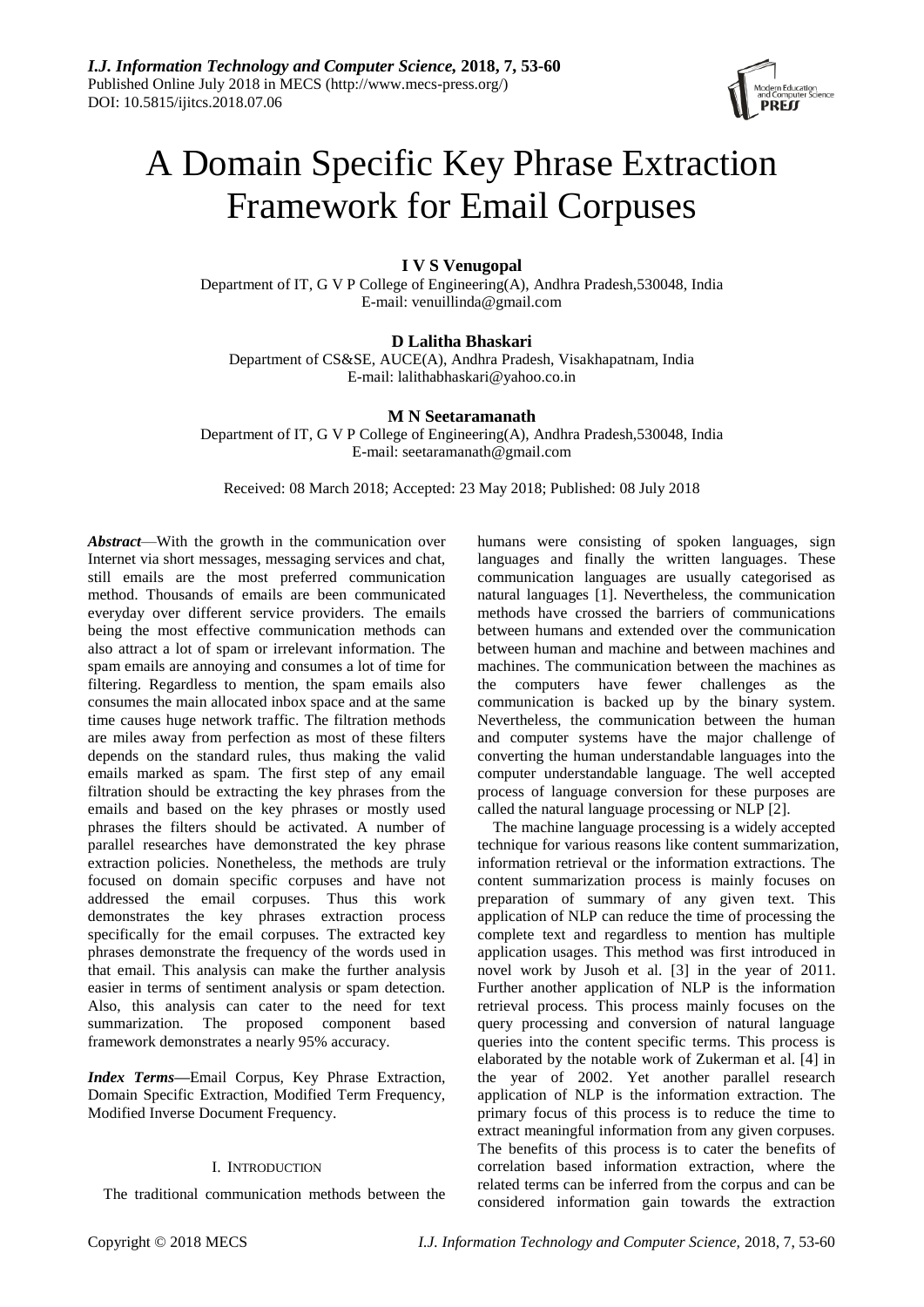process. The notable work by Sekine et al. [5] [6] has demonstrated the use of information extraction with the benefits. The other popular outcomes from the parallel researches on NLP is the querying and answering methods as demonstrated by Bernhard et al. [7], machine based translations as proposed by Zhou et al. [8] [9], text to speech generation as formulated by Kaji et al. [10] and the sentence compression by Zhau et al. [11] [12] [13] [14]. Nonetheless, the base of all these applications and processes are the key phrase extractions.

Thus, it is natural to understand that the key phrase extraction is the major pre-processing analysis for any machine learning tasks ranging from summarization to email filtration. Nonetheless, the key phrase extraction processes are strongly depended on two factors as language and the domain:

- The language influence on the key phrase extraction cannot be ignored due to the inferences present in the languages and grammars.
- Also, the impacts of domain specific vocabularies are strong in terms of key frame extractions.

Thus, this work proposes a domain specific key phrase or key word extraction process for email corpuses.

The rest of the paper is furnished such as in the Section – II the current outcomes of the parallel researches are elaborated, in Section – III the domain specific extraction methods are discussed, in Section – IV the framework is elaborated, Section – V compresence the driving algorithm of the proposed framework, the results are discussed in the Section – VI and this work finally rests the conclusion in the Section – VII.

## II. CURRENT STATE OF ART

The initial attempts for collecting the key phrases were manual as stated by Barzilay et al. [15]. The challenges of key phrase extraction are it is denoted as a complex process by Hasegawa et al. [16] and expected to be a high time consuming process as demonstrated by Ibrahim et al. [17]. During the extraction of key phrases, the possible elaborations in terms of synonyms are also to be considered. The variations of the results with the influence of parallel words are demonstrated by Shinyama et al. [18] [19]. Yet another factor for making the key phrase extraction difficult is making a complete list of parallel words for the key phrases are difficult as shown in the work by Lin et al. [20].

Further in this section of the work, the factors for key phrase extraction are elaborated.

#### *A. Availability of Corpuses*

WWW is an instance of free corpora which represents the largest public repository of natural language texts defined by Ringlstetter et al. [21]. This argument is supported by Zhao et al. [11]who write: "First, the web is not domain limited. Almost all kinds of topics and contexts can be covered. Second, the scale of the web is extremely large, which makes it feasible to find any specific context on it. In addition, the web is dynamic, which means that new words and concepts can be retrieved from the web".

## *B. Validation of Results*

The results of any key phrase extraction process are depending on the validation of the results. It is regardless to mention that the during the extraction process, considering the similar meaning of the words can improve the results. This hypothesis is called the distribution hypothesis introduced first by Harris et al. [22]. The extension to this hypothesis is carried out in the work of Bhagat et al. [23][24].

# *C. Key Phrase Extraction*

It is natural to understand that the most important phase of the extraction process is the extraction of the key phrases from the corpuses. The dilemma in the research attempts is the base of the extraction process as the key phrases can be extracted either from the syntax based features or also from the semantic based features. The work of Ho et al. [25] demonstrates that the use of semantic based features can be useful during the extraction process. Nevertheless these are complementary to each other.

Henceforth, this work summarizes the research challenges in key phrase extraction:

- The extracted key phrases are to be considered for syntax based and semantic based for the difference in accuracy.
- The methods for extraction of key phrases for few popular methods are to be analysed.
- During the extraction process the synonyms and the idioms to be considered.
- The domain specific extraction process are to be analysed and for email based key phrase extraction is to be addressed

Thus in the next section this work analyses the domain specific key phrase extraction processes.

# III. DOMAIN SPECIFIC EXTRACTION METHODS

The domain specific key phrase extraction process is different from the general purpose extraction of key phrases. The domain specific list of text must be available in the framework for referring as the training text rather than the testing text. The novel algorithm elaborated by the Bannard et al. [26] is furnished here: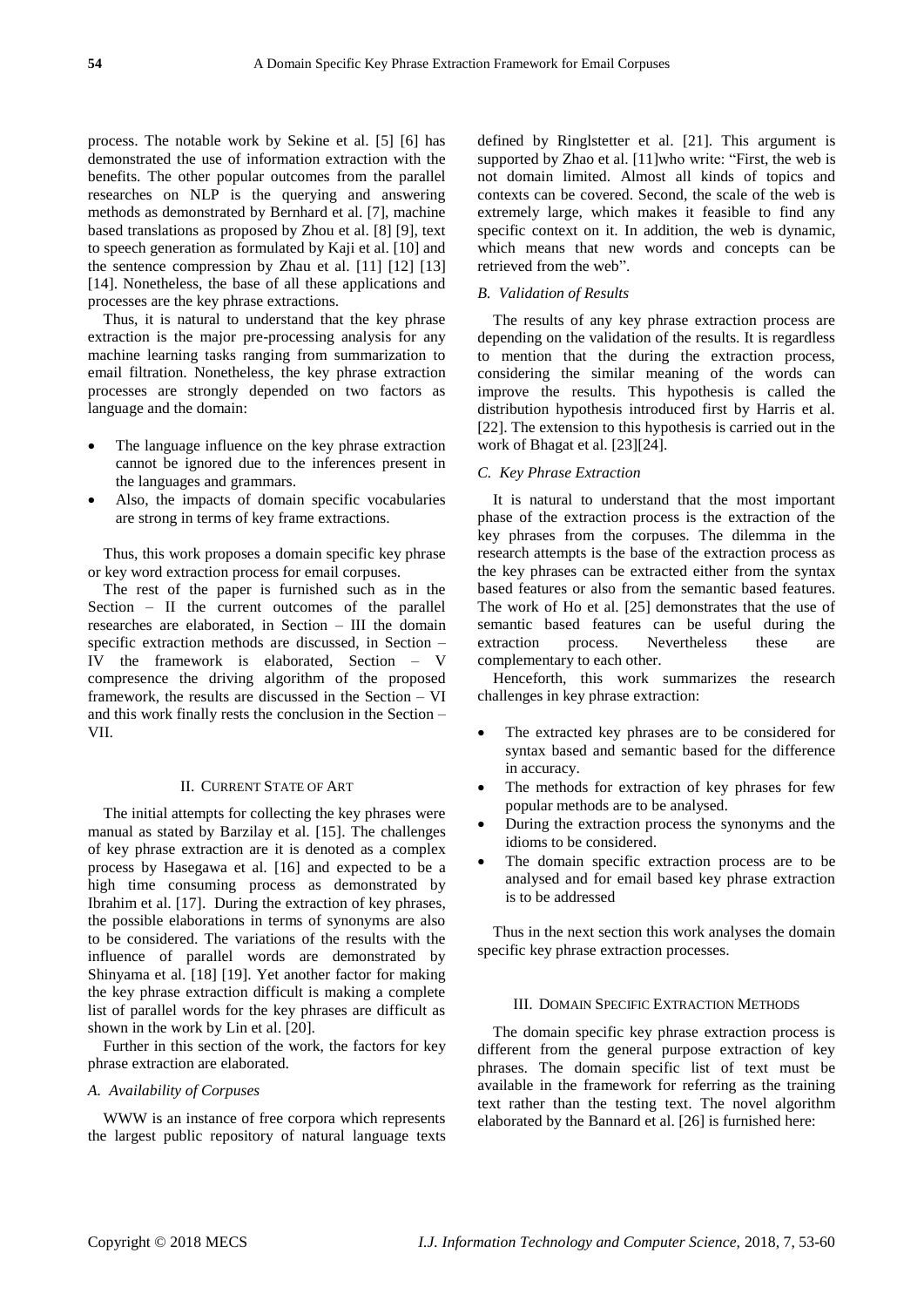

The algorithm is analysed visually as well [Figure  $-1$ ].



Fig.1. Existing Domain Specific Key Phrase Extraction

Thus, with the understanding of domain specific key framework extraction process and with the knowledge of no availability of the existing methods for key phrase extraction process for email, in the next section this work furnishes the framework for the intended purpose.

## IV. FRAMEWORK ELABORATION

The major motivation of this work is the minimal availability of domain specific extraction of key words or key phrases and at the same time no availability for email key phrase extraction. This results into the proposed framework furnished in this section.

Considering the limitations of the parallel research

outcomes, this work elaborates the components of the proposed framework [Figure – 2].



Fig.2. Domain Specific Key Phrase Extraction Process

The components of the framework are elaborated here:

## *A. Email Corpus Reader Service*

The first component of the framework is the email reader service component. Due to the component based nature of this framework, any email service can be connected to this framework. This service needs to be preconfigured with the following parameters  $[Table - 1]$ .

|  |  |  |  | Table 1. Email Reader Service Configuration Parameters |  |
|--|--|--|--|--------------------------------------------------------|--|
|--|--|--|--|--------------------------------------------------------|--|

| Configuration<br><b>Parameters</b> | <b>Purpose</b>                                    |
|------------------------------------|---------------------------------------------------|
| Email Address                      | Email Address of the receiver                     |
| Passwd                             | Password for the email account of<br>the receiver |
| Server Name                        | Name of the email server                          |
| Port                               | The port for the receiving email                  |
| Record Size                        | Number of emails to be fetched per                |

The purpose of this component is to read the emails and build the testing corpus.

### *B. Pre-Processor*

The second service or component in the framework is the pre-processor component. This component is responsible for cleaning the text and remove stop words. After the initial pre-processing, this component converts the complete text into tokenized set of text. The algorithm used in this component is elaborated in the next section.

#### *C. Domain Corpus*

The incorporated domain specific email corpus is used during the extraction of the key phrase frequency and further calculates the weighted average for the threshold. The description of the email domain corpus used in this work is elaborated here [Table – 2].

This corpus is a training corpus rather than testing corpus.

# *D. Thresholding Service*

The thresholding service is the component in the framework to calculate the threshold of each word present in the training corpus. The algorithm for threshold calculation is elaborated in the next section of this work.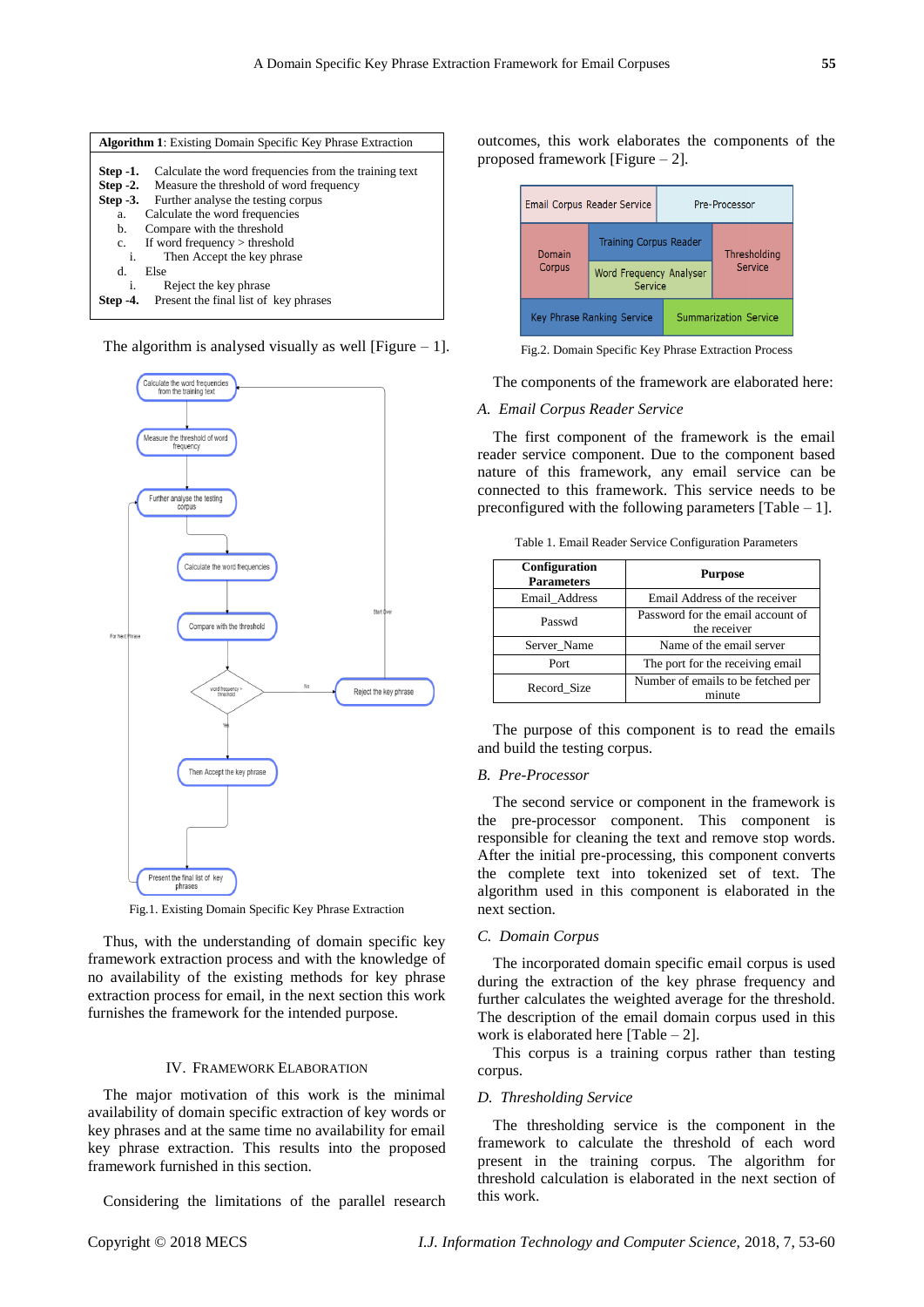Table 2. Email Domain Corpus Description

| Meta Information          | <b>Description</b>              |  |
|---------------------------|---------------------------------|--|
| Number of users           | 158                             |  |
| Number of Emails          | 619446                          |  |
| Number of Email Threads   | 7520                            |  |
| Number of Emails per user | 3920                            |  |
| Corpus Major Properties   | To<br>From<br>Text<br>Date Time |  |

## *E. Training Corpus Reader*

The training corpus reader component is responsible for reading the tokenized words and passes the words to the word frequency analyser service.

## *F. Word Frequency Analyser Service*

The word frequency analyser component is the implementation of term frequency and inverse document frequency calculator. The elaborated algorithm is analysed in the next section of the work.

# *G. Key Phrase Ranking Service*

The final ranking of the keywords are given based on the thresholds obtained from the thresholding service. If the thresholds of the extracted key words are nearing to the value of the thresholds of the extracted key words from training corpuses then the keywords are listed in the final summarization service.

## *H. Summarization Service*

The final service or component in this framework is the summarization service. This service provides the key phrases or the key words in terms of actual phrase and ranks. This information can further be used to calculate the sentiment or the spam factors of the emails.

#### V. PROPOSED ALGORITHM

This section of the work elaborates on the driving algorithms for the framework. The four fold algorithm is elaborated and analysed in this section.

# *A. Pre-Processing*

The algorithm used in this component is elaborated here:

| <b>Algorithm 2: Pre-Processing Algorithm</b>               |  |  |  |  |
|------------------------------------------------------------|--|--|--|--|
| Step -1. Accept the Email Corpus                           |  |  |  |  |
| Step -2. For Each Sentence Convert the stop words into "," |  |  |  |  |
| a. Convert punctuations                                    |  |  |  |  |
| b. Convert the Braces                                      |  |  |  |  |
| c. Convert the question marks                              |  |  |  |  |
| d. Convert the forward and backwordslace                   |  |  |  |  |
| e. Converts "and" and "or"                                 |  |  |  |  |
| Step -3. Convert all words into lower case                 |  |  |  |  |
| Step -4. Find the initial token                            |  |  |  |  |
| Step -5. For Each Sentence                                 |  |  |  |  |
| a. Extract the tokens based on separator                   |  |  |  |  |
| b. Build the final token sets                              |  |  |  |  |
| Step -6. Generate the final token set for the corpus       |  |  |  |  |

The algorithm is visualized graphically [Figure  $-3$ ].



Fig.3. Pre-Processing Algorithm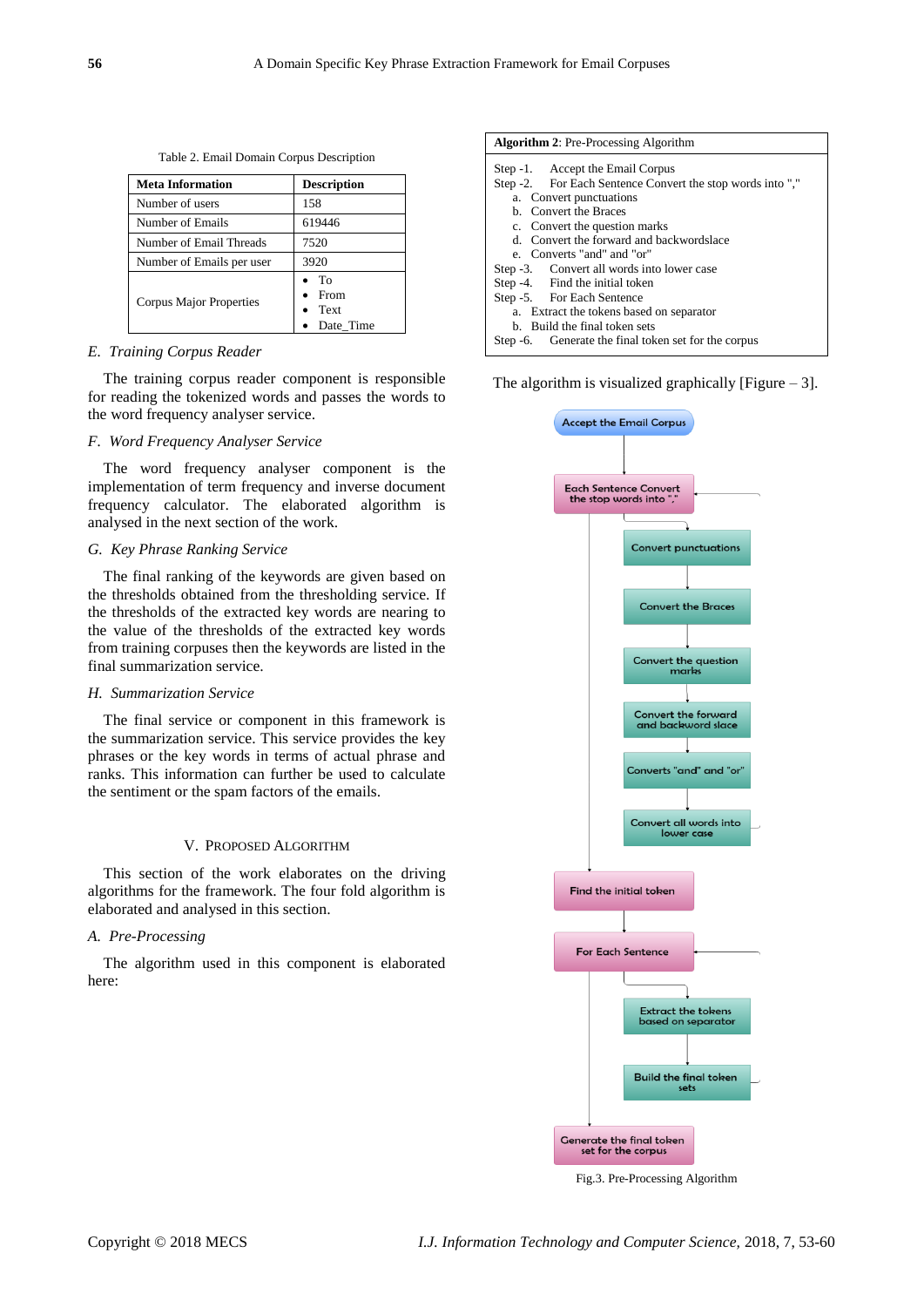# *B. TF-IDF*

The second driving algorithm of this framework is the modified term frequency and inverse document frequency algorithm as elaborated here:

| <b>Algorithm 3:</b> Modified TF-IDF Algorithm                |  |  |
|--------------------------------------------------------------|--|--|
| Step -1. Generate the term count in the email corpus         |  |  |
| Step -2. For each term in the list                           |  |  |
| a. Calculate the term frequency as (term count / total terms |  |  |
| count in the document)                                       |  |  |
| Step -3. For each document in the corpus                     |  |  |
| a. Calculate the inverse document frequency as log           |  |  |
| (documents includes the term / total number of documents)    |  |  |
| Step -4. For each term in the document                       |  |  |
| a. Calculate the term frequency with respect to inverse      |  |  |
| document frequency as term frequency X inverse document      |  |  |
| frequency                                                    |  |  |

Step -5. Present the final list of terms per document

The algorithm is visualized graphically here [Figure – 4].



Fig.4. Modified TF – IDF Algorithm

## *C. Thresholding*

The next algorithm is the Threshold calculation algorithm from the training corpus:

| <b>Algorithm 4:</b> Thresholding Algorithm            |  |  |
|-------------------------------------------------------|--|--|
| Step -1. For each document in the training corpus     |  |  |
| a. Accept the TF-IDF values for each keyword          |  |  |
| b. Calculate the moving average for the keywords      |  |  |
| Step -2. Build the weighted average for all the terms |  |  |

#### *D. Ranking*

The final algorithm in this framework is the ranking algorithm. As a outcome of this algorithm, the documents will be summarized for further analysis. The algorithm is elaborated here:

| <b>Algorithm 5: Ranking Algorithm</b>                                                          |  |  |  |
|------------------------------------------------------------------------------------------------|--|--|--|
| Step -1. Accept the TF - IDF for each term in the testing corpus<br>Step -2. For each document |  |  |  |
| a. Build the Array List with all the terms<br>b. Sort the elements in the array list           |  |  |  |
| Step -3. Generate ranking for all the key words or key phrases                                 |  |  |  |

Thus this fourfold algorithm in the framework generates the final ranking of the key phrases for further analysis.

The results obtained from this framework are discussed in the next section.

#### VI. RESULTS AND DISCUSSION

Results obtained from this framework are highly satisfactory and discussed here in this section. This work evaluates three major corpuses collected from the spam filtration sample domain of google.

## *A. Corpus Length*

Firstly the Corpuses used for generating the results are evaluated here [Table – 3]:

| <b>Parametric</b><br><b>Information</b> | Email - 1 | Email - 2 | Email - 3 |
|-----------------------------------------|-----------|-----------|-----------|
| <b>Word Count</b>                       | 394       | 73        | 89        |
| <b>Number of Lines</b>                  | 53        | 12        | 20        |
| Number of<br>Paragraphs                 | 19        |           |           |
| Time to Pre-<br>Process (Sec)           | 0.2       | 0.11      | 0.10      |

Table 3. Corpus Description Analysis

Thus it is natural to understand that the proposed preprocessing algorithm is time efficient and cater to the need of reduction in time complexity.

The results are been analysed graphically [Figure  $-5$ ].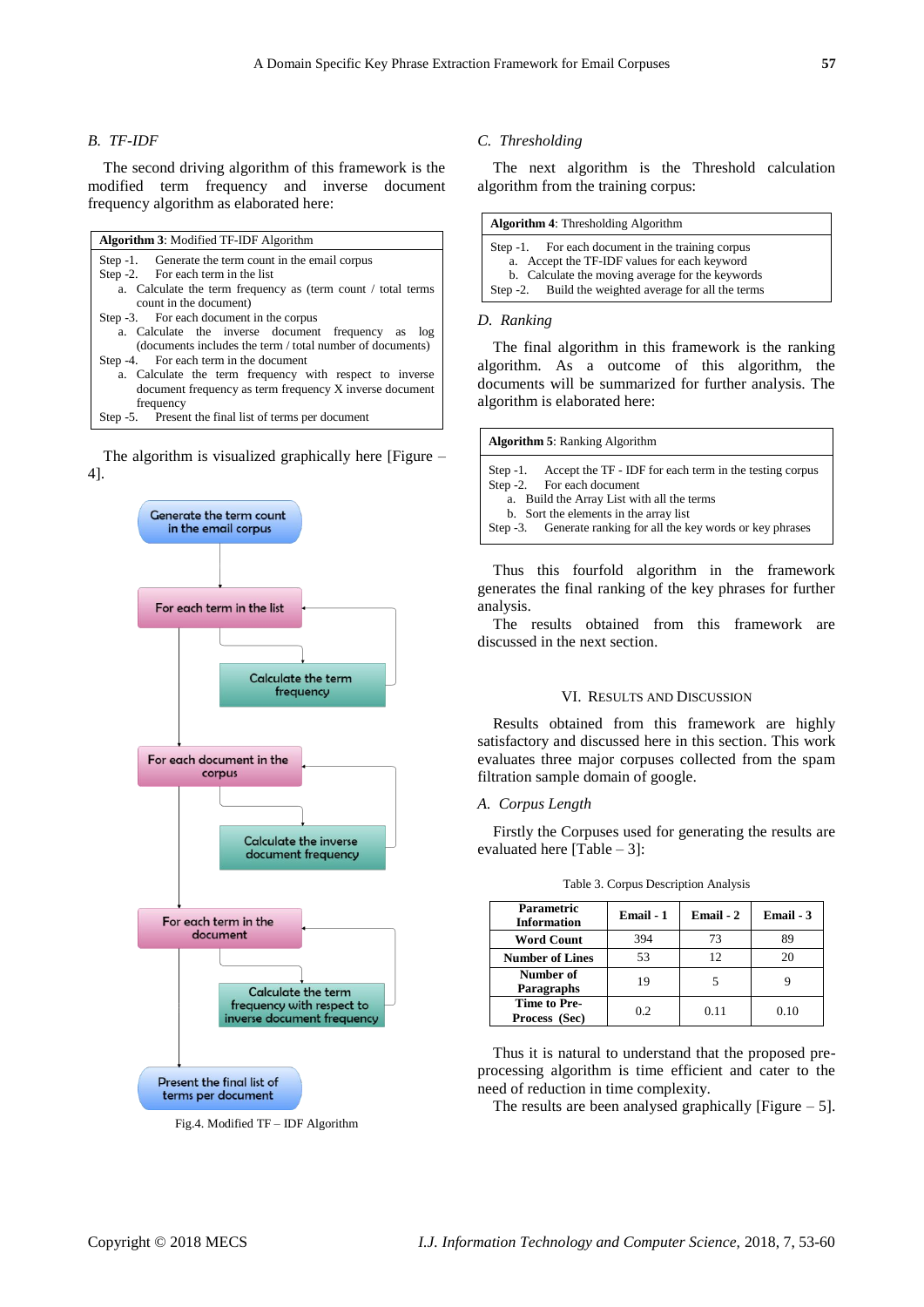

Fig.5. Corpus Analysis

# *B. TF – IDF*

Secondly for the used corpuses the term frequency and inverse document frequency is analysed [Table – 4].

Table 4. TF – IDF Analysis

|                    | $TF - IDF$ |           |           |  |
|--------------------|------------|-----------|-----------|--|
| <b>Key Phrases</b> | Email - 1  | Email - 2 | Email - 3 |  |
| last               | 0.002726   |           | 0.037032  |  |
| april              |            |           | 0.037032  |  |
| your               | 0.043617   |           | 0.024688  |  |
| payment            | 0.008178   |           | 0.024688  |  |
| date               |            |           | 0.024688  |  |

Here this  $TF - IDF$  analysis demonstrates the stability of the proposed framework to extract the key phrased based on the term frequency.

The results are been visualised graphically [Figure  $-6$ ].



# *C. Ranking*

Further, the extracted key words are been ranked for each documents in the corpus [Table  $-5$ ].

| Rank | <b>Key Phases</b> |                  |                    |  |
|------|-------------------|------------------|--------------------|--|
|      | Email - 1         | Email - 2        | Email - 3          |  |
| (1)  | YOU               | <b>TEXT</b>      | <b>LAST</b>        |  |
| (2)  | <b>ATM</b>        | MANY             | <b>APRIL</b>       |  |
| (3)  | CARD              | <b>OUALITY</b>   | <b>DATE</b>        |  |
| (4)  | <b>THIS</b>       | <b>WHAT</b>      | <b>APPLICATION</b> |  |
| (5)  |                   | <b>DOCUMENTS</b> | <b>PAYMENT</b>     |  |
| (6)  |                   |                  | YOU                |  |

Table 5. TF – IDF Analysis

Henceforth based on the key phrase analysis, the nature of the emails can be identified [Table  $- 6$ ].

Table 6. Corpus Description Analysis

|                               | Email - 1                                          | Email - 2                          | Email - 3                                       |
|-------------------------------|----------------------------------------------------|------------------------------------|-------------------------------------------------|
| <b>Nature of</b><br>the Email | Email from<br>Bank<br>regarding<br><b>ATM Card</b> | Email<br>regarding text<br>quality | Email<br>regarding<br>payment or<br>application |

Thus this key phrase extraction process can be helpful in many domains for emails corpus analysis.

### *D. Accuracy Analysis*

Finally, accuracy of the key phrase extraction is evaluated for this framework [Table – 7].

Table 7. Accuracy Analysis

|                                                  | Email - 1 | Email - 2 | Email - 3 |
|--------------------------------------------------|-----------|-----------|-----------|
| Number of<br><b>Actual Key</b><br><b>Phrases</b> | 190       | 60        | 65        |
| Number of<br><b>Extracted</b>                    | 188       | 53        | 65        |
| <b>Key Phrases</b><br><b>Accuracy</b><br>$\%$    | 98.94     | 88.33     | 100       |

It is natural to understand that the framework provides 95% accuracy in extraction.

The result is evaluated graphically [Figure  $-7$ ].



Fig.7. Accuracy Analysis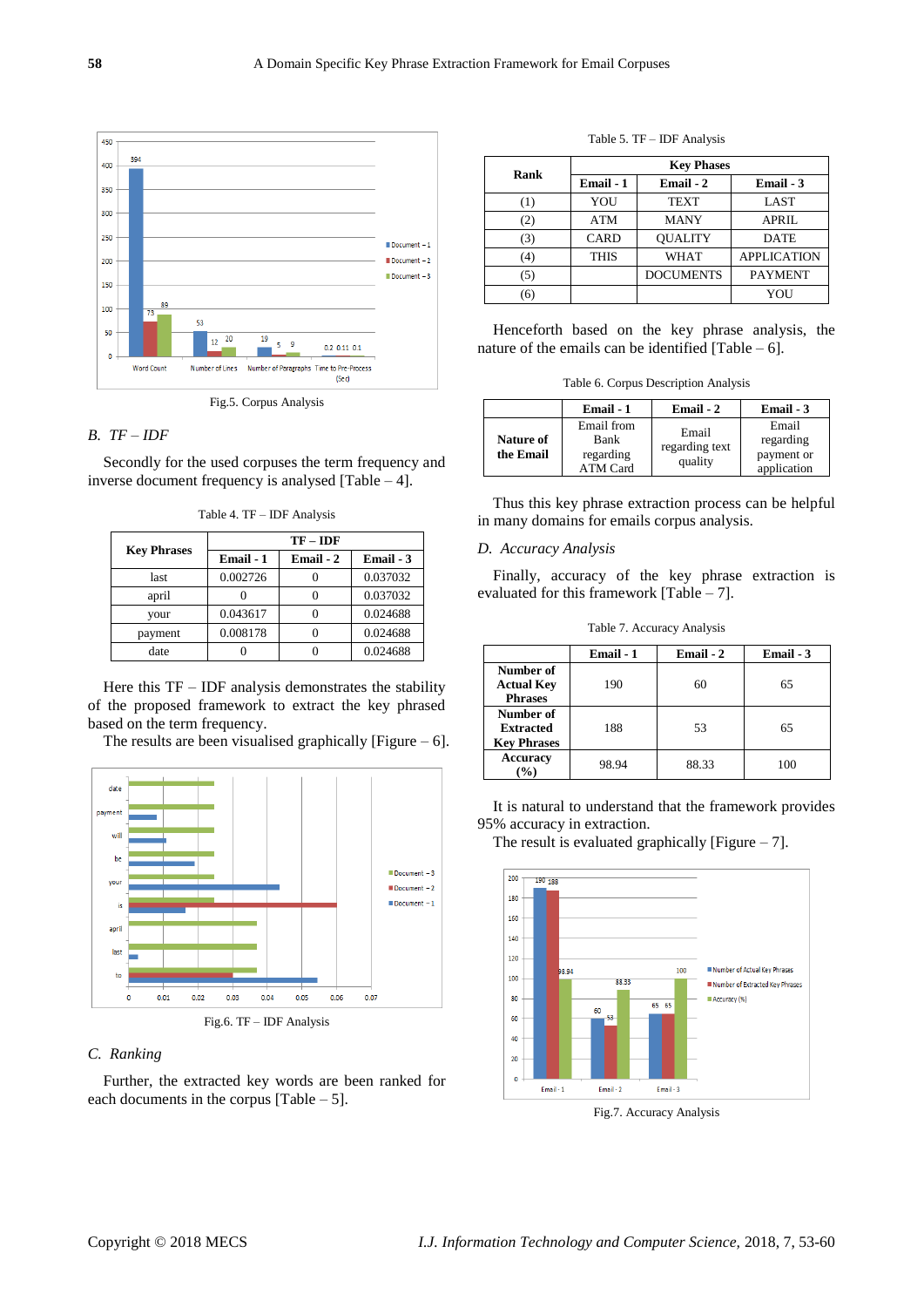### VII. CONCLUSION

The key phrase or the key words extraction is a primary task for further processing of a corpus to analyses the meaning, summary or the clustering. The extracted key phrases can be justified by the term frequency in the corpus. Nevertheless, the term frequencies depend on the writing style for each author and must be validated against the domain specific terms. This work provides a framework for email domain specific key frame extraction process. The accuracy demonstrated by this framework is highly satisfactory and nearly 95%. The final outcome of this work is to provide the email domain specific key phrase extraction and making the world of email analysis better.

#### **REFERENCES**

- [1] Azmi Murad MA, Martin TP, "Using fuzzy sets in contextual word similarity", *Intell Data Eng Automa Learn (IDEAL)*, LNCS 3177 pp.517–522, 2004.
- [2] Bannard C, Callison-Burch C, "Paraphrasing with bilingual parallel corpora" *In Proceedings of the 43rd annual meeting of the Association for Computational Linguistics*, pp. 597–604, 2005.
- [3] Jusoh S, Masoud AM, Alfawareh HM, "Automated text summarization: sentence refinement approach", *Commun Comput Inf Sci Digit Inf Process Commun 189(8),*pp.207–218,2011.
- [4] Zukerman I, RaskuttiB,Wen Y, "Experiments in query paraphrasing for information retrieval", *Adv Artif Intell, LNCS 2557*, pp.24–35,2002.
- [5] Sekine S, "Automatic paraphrase discovery based on context and keywords between NE pairs", *In Proceedings of IWP*, 2005.
- [6] Sekine S, "On–demand information extraction", *In Proceedings of the COLING/ACL onmain conference poster sessions*, pp. 731–738, 2006.
- [7] Bernhard D, Gurevych I, "Answering learners questions by retrieving question paraphrases from social Q&A sites*", In Proceedings of the 3rd workshop on innovative use of NLP for building educational applications*, pp. 44– 52,2008.
- [8] Zhou L, Lin C, Munteanu DS, Hovy E, " ParaEval: using paraphrases to evaluate summaries automatically", *In Proceedings of the human language technology conference of the North American chapter of the ACL*, pp. 447–454,2006.
- [9] Wu H, Zhou M, "Optimizing synonym extraction using monolingual and bilingual resources", *In Proceedings of the second international workshop on paraphrasing (IWP),* pp. 72–79,2003.
- [10] Kaji N, Kurohashi S, "Lexical choice via topic adaptation for paraphrasing written language to spoken language", *InfRetrTechnol LNCS 4182*, pp.673–679,2006.
- [11] Zhao SQ, Wang HF, Liu T, Li S, "Pivot approach for extracting paraphrase patterns from bilingual corpora", *In Proceedings of ACL–HLT*, pp.780–788,2008.
- [12] Zhao SQ, Lan X, Liu T, Li S, "Application-driven statistical paraphrase generation", *In Proceedings of the 47th annual meeting of the ACL and the 4th IJCNLP of the AFNLP*, pp.834–842,2009a.
- [13] Zhao SQ, Wang HF, Liu T, Li S, "Extracting paraphrase patterns from bilingual parallel corpora", *Nat Lang Eng* 15(4),pp.503–526,2009b.
- [14] Zhao SQ, Wang HF, Liu T, "Paraphrasing with search

engine query logs", *In Proceedings of the 23rd international conference on computational linguistics (COLING)*, pp.1317–1325,2010.

- [15] Barzilay R, McKeown KR, "Extracting paraphrases from a parallel corpus", *In Proceedings of the 39th annual meeting on Association for Computational Linguistics*, pp. 50–57,2001.
- [16] Hasegawa T, Sekine S, Grishman R, "Unsupervised paraphrase acquisition via relation discovery", *Technical Report 05-012, Proteus Project, Computer Department, New York University*,2005.
- [17] Ibrahim A, Katz B, Lin J, "Extracting structural paraphrases from aligned monolingual corpora*", In Proceedings of ACL*, pp.10–17,2003.
- [18] Shinyama Y, Sekine S, Sudo K, "Automatic paraphrase acquisition from news articles", *In Proceedings of HLTR*, pp. 313–318,2002.
- [19] Shinyama Y, Sekine S, "Paraphrase acquisition for information extraction", *In Proceedings of IWP*, pp. 65– 71,2003.
- [20] Lin D, Pantel P, "DIRT—discovery of inference rules from text", *In Proceedings of ACM SIGKDD*, pp. 323– 328,2001.
- [21] Ringlstetter C, Schulz KU, Mihov S, "Orthographic errors in web pages: toward cleaner web corpora", *J Comput Linguist 32(3),*pp.295–340,2006.
- [22] Harris Z, "Distributional structure. Structural and transformational linguistics", pp.775–794,1970.
- [23] Bhagat R, Ravichandran D, "Large scale acquisition of paraphrases for learning surface patterns", *In Proceedings of ACL–HLT*, pp.674–682, 2008.
- [24] Bhagat R, Hovy E, Patwardhan S, "Acquiring paraphrases from text corpora", *In Proceedings of the*  $5<sup>th</sup>$ *international conference on knowledge capture (K-CAP)*, pp.161–168, 2009.
- [25] Ho CF, Azmi Murad MA, Doraisamy S, Abdul Kadir R,"Comparing two corpus-based methods for extracting paraphrases to dictionary-based method", *Int J Semant Comput (IJSC)* 5(2), pp.133–178, 2011.
- [26] Colin Bannard and Chris Callison-Burch, "Paraphrasing with bilingual parallel corpora*", In ACL*, pp.597–604, 2005.

#### **Authors' Profiles**



**Mr.I.V.S. Venugopal** received M.Tech degree in Software Engineering from JNT University Kakinada in 2010. He is pursuing Ph.D in JNTUK,Kakinada. Presently he is working as Assistant Professor in Department of IT at Gayatri Vidya Parishad College of Engineering(A), Visakhapatnam, Andhra Pradesh, India. His

research interests include data and cyber security.



**Dr. D.Lalitha Bhaskari** is a Professor in Department of computer science & Systems Engineering in Andhra University College of Engineering(A), Andhra Pradesh, Visakhapatnam, India. she has received her Ph.D from JNT University Hyderabad in 2009. 6 Phds were awarded under her guidance and she is presently guiding more than 20 research scholars. Her research interests include